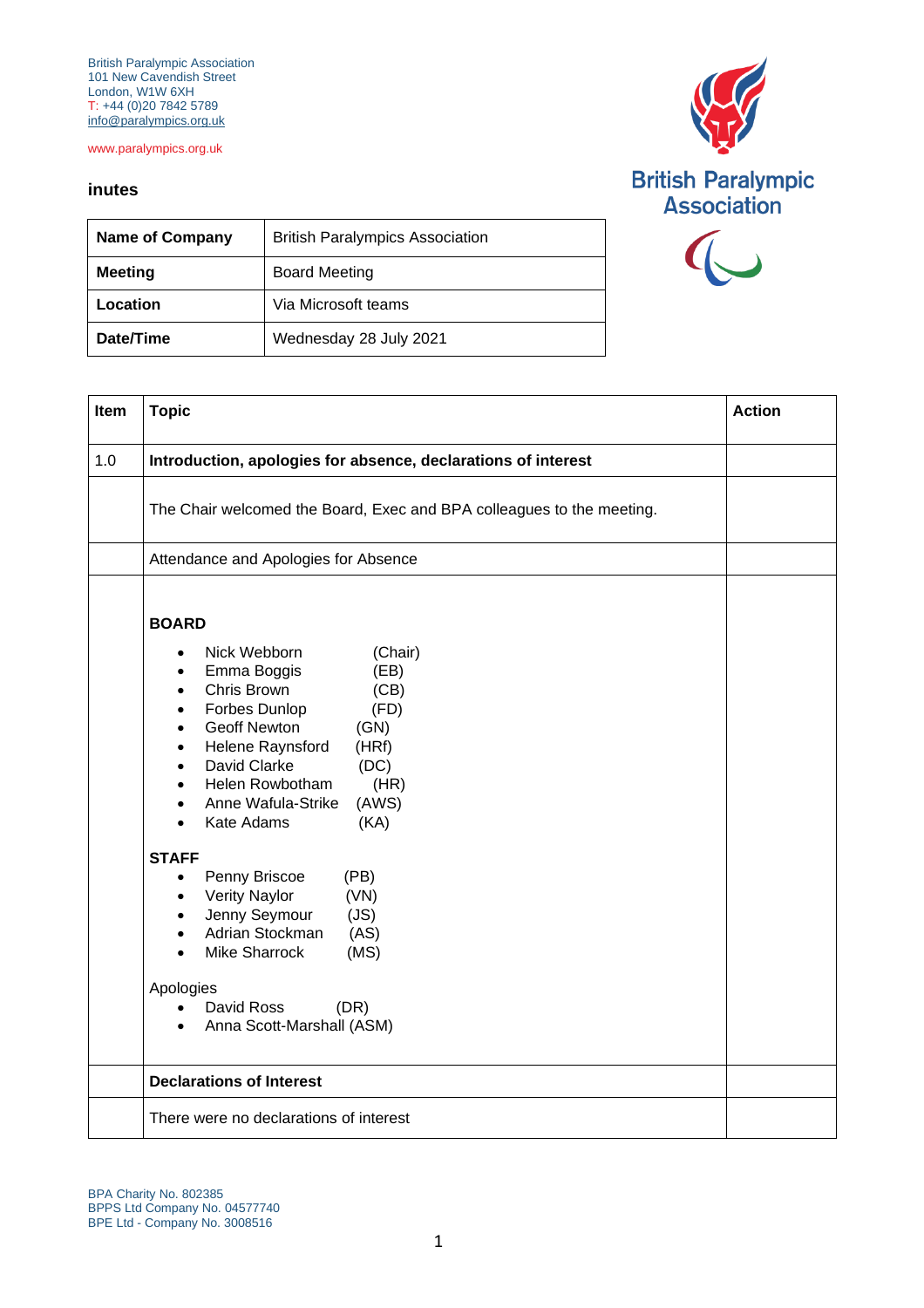| 1.1 | Approval of minutes from the Board meeting on 29 March 2021                                                                                                                                                                                                                                                                                                                                     |  |
|-----|-------------------------------------------------------------------------------------------------------------------------------------------------------------------------------------------------------------------------------------------------------------------------------------------------------------------------------------------------------------------------------------------------|--|
|     | There were no comments on the accuracy of the minutes of the 29 March meeting<br>and the minutes were approved.                                                                                                                                                                                                                                                                                 |  |
| 1.2 | Matters Arising not already covered in the agenda                                                                                                                                                                                                                                                                                                                                               |  |
|     | AS confirmed that all matters arising have been dealt with and the themes all form<br>part of later agenda discussions                                                                                                                                                                                                                                                                          |  |
| 2.0 | <b>Executive Report</b>                                                                                                                                                                                                                                                                                                                                                                         |  |
|     | Questions were invited on the Report; the Board asked for confirmation of the<br>Homecoming Event date. MS advised it to be the afternoon of 12 September.                                                                                                                                                                                                                                      |  |
|     | Many Board members said they had found the report to be a very useful summary<br>of current issues. There were no other questions.                                                                                                                                                                                                                                                              |  |
| 3.0 | <b>Games Update - Tokyo</b>                                                                                                                                                                                                                                                                                                                                                                     |  |
|     | PB introduced a slide presentation, saying that with less a month to go, all Team<br>Announcements are now complete. We have 62% returning Paralympians in the<br>team. There is particular excitement about the new Paralympic sports, Taekwondo<br>and Badminton.                                                                                                                             |  |
|     | Despite the many challenges for these Games, we are doing all we can to create a<br>great Team Experience and we have had a lot of positive feedback on how sports<br>and athletes enjoyed the experiences of kitting out and the Team Announcements.                                                                                                                                           |  |
|     | Information and details about the Japanese environment are developing all the<br>time. We are getting daily Situation Reports from the British Embassy, we are<br>getting very useful feedback from colleagues in the British Olympic Association<br>and even more input from sports' Team Leaders involved in the Olympics.                                                                    |  |
|     | Overall, the operational environment is largely effective.                                                                                                                                                                                                                                                                                                                                      |  |
|     | HRf observed that we should ensure a strong message goes out to the team about<br>adhering to the requirements of the Playbooks. B agreed: the message that we<br>expect complete adherence to the rules will be conveyed in pre-departure<br>communications and in welcome meetings. This will be especially important for the<br>rules on transport and on sticking to approved 14-day plans. |  |
|     | CB asked about the impact of high temperatures and humidity on athletes. PB<br>replied it is proving to be a very tough climate but that high levels of acclimatisation<br>within our sports' preparations, including heat chambers and in-country<br>preparation, mean we are as well-prepared for the climatic challenges as possible.                                                        |  |
|     | GN asked whether we will see more TV coverage of sports than in the Rio Games.<br>MS said there will be more coverage than ever before on Channel 4 with 16<br>livestreams and over 300 hours of coverage.                                                                                                                                                                                      |  |
| 3.1 | <b>Tokyo Risk Framework</b>                                                                                                                                                                                                                                                                                                                                                                     |  |
|     | VN explained that since the previous Board conversation, we have continued the<br>work on risks, specifically those related to the safety and wellbeing of the team. We<br>have developed a COVID risk mitigation framework, which sets out detailed criteria<br>to assess our confidence levels that we have appropriate mitigations in place.                                                 |  |
|     | Many of the risks discussed at the last Board meeting have now been mitigated<br>and significantly reduced:                                                                                                                                                                                                                                                                                     |  |
|     | <b>Team Experience</b>                                                                                                                                                                                                                                                                                                                                                                          |  |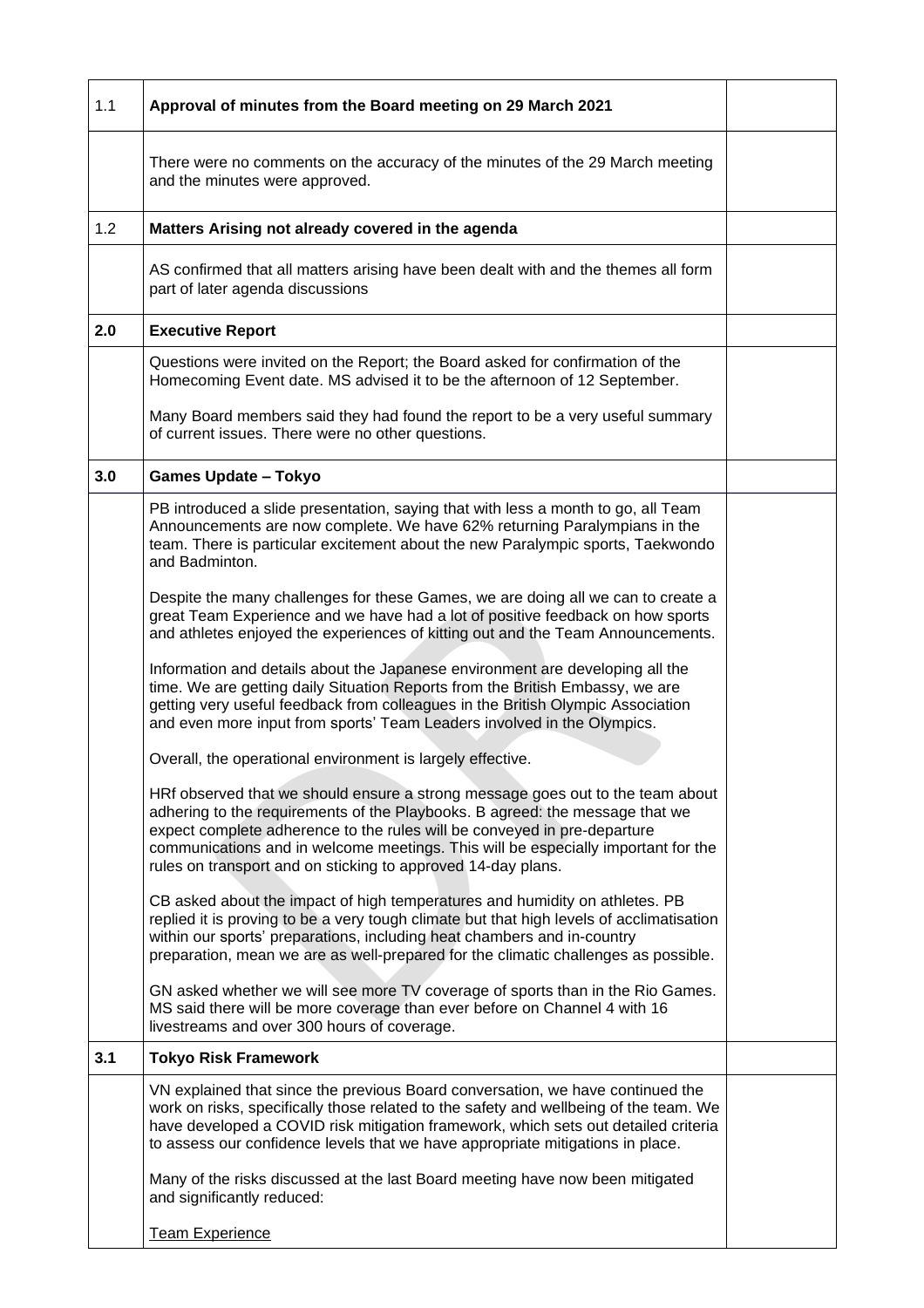|     | As PB described, we have already made a great start in providing a good Team<br>experience by our approach to Team announcements and kitting out etc.                                                                                                                                                                                                                                                                                |  |
|-----|--------------------------------------------------------------------------------------------------------------------------------------------------------------------------------------------------------------------------------------------------------------------------------------------------------------------------------------------------------------------------------------------------------------------------------------|--|
|     | Opt-in & Opt-out process / TMA<br>We've integrated the opt-in / opt-out process into our TMA. We've run a series of<br>education workshops to ensure open and transparent sharing of information to<br>enable all team members to make an informed choice. To date, there've only been<br>3 opt-outs, but we will need to share information on isolation facilities and there is a<br>risk that this could lead to more.             |  |
|     | Playbook compliance / non-compliance<br>From our team's perspective, we believe that Playbook compliance is now a lower<br>risk due to the education workshops we have invested so much time in. We will<br>continue to watch and learn from the experience at the Olympics and will keep in<br>close contact with the IPC on this.                                                                                                  |  |
|     | Continual changes to BPA's Games masterplan & Games readiness - gaps in<br>critical information<br>We have pinned down most of our Games masterplan now and most of the major<br>information gaps have been filled. We are learning a lot from the Olympics, but the<br>most significant gap is still isolation facilities.                                                                                                          |  |
|     | Resourcing to deliver COVID countermeasures (people & processes)<br>We acted on the Board's advice to 'get ahead of the curve' and secured many<br>volunteers from UKS and CGE to cover all of the extra COVID-related projects.<br>This has been a true success story and they have all been brilliant, particularly<br>across kitting out and Arrivals & Departures.                                                               |  |
|     | Vaccinations<br>Of the 700 on our long list, 90% of the team are fully vaccinated. A small<br>percentage of athletes need help with their 2 <sup>nd</sup> doses, which we are working on.<br>1% of the long list have declined the vaccine, although of those actually selected,<br>only a very small number travelling to the Games will not be vaccinated. Everyone<br>else travelling, including staff, will be fully vaccinated. |  |
|     | VN identified 5 key outstanding risk areas which the Board discussed in greater<br>detail. These were:                                                                                                                                                                                                                                                                                                                               |  |
|     | Risk 1 - Isolation Facilities                                                                                                                                                                                                                                                                                                                                                                                                        |  |
|     | <u>Risk 2 – Japan moving to the Red list</u>                                                                                                                                                                                                                                                                                                                                                                                         |  |
|     | <u>Risk 3 – Medical Sign-off Procedures</u>                                                                                                                                                                                                                                                                                                                                                                                          |  |
|     | Risk 4 – COVID transmission and close contacts on flights                                                                                                                                                                                                                                                                                                                                                                            |  |
|     | Risk 5 - Managing COVID-related incidents                                                                                                                                                                                                                                                                                                                                                                                            |  |
|     | The Board collectively thanked all of the team for the huge amount of work going<br>into the planning of the Games and wished them all the very best of luck in Tokyo.                                                                                                                                                                                                                                                               |  |
| 3.2 | <b>Games Update - Beijing</b>                                                                                                                                                                                                                                                                                                                                                                                                        |  |
|     | PB informed the Board that plans and preparatory conversations with the Beijing<br>OCOG are continuing despite the focus on Tokyo. There is potential for the 2022<br>GB team to be the largest ever Winter Games team.                                                                                                                                                                                                              |  |
|     | We are expecting to see the first version of the Beijing playbook in October; it is<br>likely to be even stricter than the Tokyo playbook.                                                                                                                                                                                                                                                                                           |  |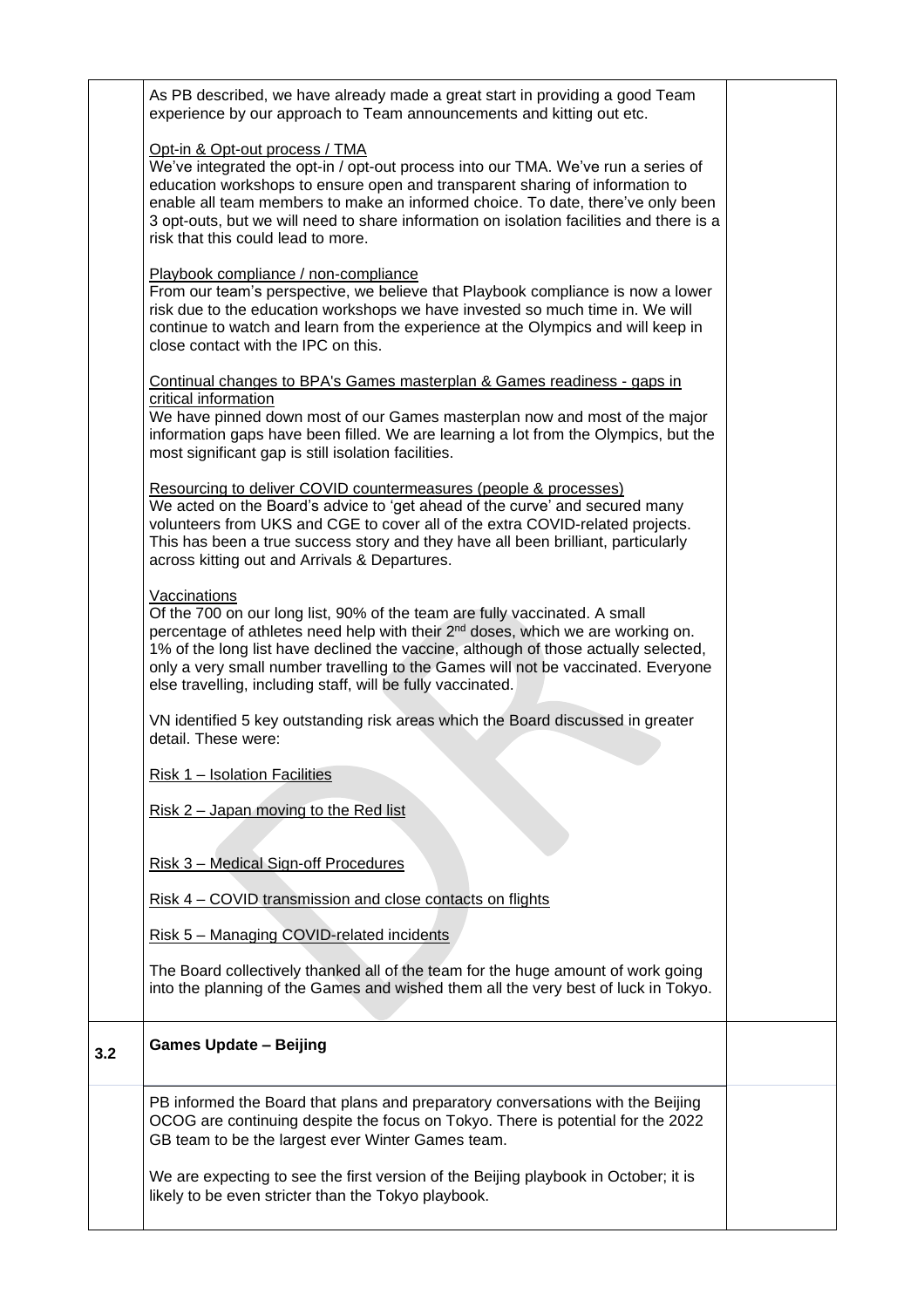|     | We have had excellent support from the British Embassy in Beijing; this has been<br>extremely valuable as we have not been physically present in China for 2 years.                                                                                                                                                                                                                                                                                                                                                                                                                                                                                                                                                                                                                                                                                                                                                                                                                                                                                                                                                                                                                                                                                                                                                                                                                                                                                                         |                                                              |
|-----|-----------------------------------------------------------------------------------------------------------------------------------------------------------------------------------------------------------------------------------------------------------------------------------------------------------------------------------------------------------------------------------------------------------------------------------------------------------------------------------------------------------------------------------------------------------------------------------------------------------------------------------------------------------------------------------------------------------------------------------------------------------------------------------------------------------------------------------------------------------------------------------------------------------------------------------------------------------------------------------------------------------------------------------------------------------------------------------------------------------------------------------------------------------------------------------------------------------------------------------------------------------------------------------------------------------------------------------------------------------------------------------------------------------------------------------------------------------------------------|--------------------------------------------------------------|
| 4.0 | <b>Budget for 2021-2025</b>                                                                                                                                                                                                                                                                                                                                                                                                                                                                                                                                                                                                                                                                                                                                                                                                                                                                                                                                                                                                                                                                                                                                                                                                                                                                                                                                                                                                                                                 |                                                              |
|     | AS introduced the budget for the Paris cycle.<br>The budget has been built with a focus on the intentions of our 10-year<br>strategy. It allocates significant resource to social impact activity, including<br>a senior staff role<br>We have budgeted a surplus over the cycle, which builds on an already-<br>$\bullet$<br>strong reserves position and would represent a real strengthening of our<br>financial position<br>We have 2 strong reasons for wanting to strengthen reserves: Firstly, we<br>$\bullet$<br>know that the LA Games is going to be more expensive than Paris. Paris<br>will have much lower travel and preparation costs. We also believe that<br>raising funds for LA might be more challenging than for Paris, so it feels<br>right to bank some of these one-off transport savings in readiness for LA.<br>AS added that we are proposing to make the reserves policy more<br>$\bullet$<br>demanding for this cycle<br>Secondly, any multi-year budget has an element of income risk. About<br>$\bullet$<br>80% of the income budget is within the Secured and Likely bands but 20%<br>is in the Possible category, so there is certainly income risk.<br>Budgeting for such a strong reserves position serves the purpose of<br>$\bullet$<br>building in some contingency to help manage budget risk. It doesn't mean<br>any income shortfall automatically comes out of reserves, but it does give<br>us one more tool to help manage risk |                                                              |
|     | In the conversation that followed, many Board members expressed support for the<br>overall approach to the budget and the ease of understanding the issues.<br>CB said the approach to the budget is well thought-through and gives a good<br>strategy to deliver Paris as well as strengthening for LA 2028. He added it will be<br>important not to "give away" the financial progress we have made just because our<br>reserves are looking strong.                                                                                                                                                                                                                                                                                                                                                                                                                                                                                                                                                                                                                                                                                                                                                                                                                                                                                                                                                                                                                      |                                                              |
|     | CB recommended that the new roles in the budget are recruited as soon as<br>possible after Tokyo in order to give the maximum early support to income<br>generation.                                                                                                                                                                                                                                                                                                                                                                                                                                                                                                                                                                                                                                                                                                                                                                                                                                                                                                                                                                                                                                                                                                                                                                                                                                                                                                        |                                                              |
|     | NW added that the budget shows the BPA using a window of opportunity from a<br>less expensive Games in order to strengthen the organisation.                                                                                                                                                                                                                                                                                                                                                                                                                                                                                                                                                                                                                                                                                                                                                                                                                                                                                                                                                                                                                                                                                                                                                                                                                                                                                                                                |                                                              |
|     | The Board discussed the social impact work we are seeking to deliver. AS said we<br>have some areas where we have a good idea of what the activity might look like;<br>for example, we know activity around community-level access to sport for disabled<br>people will be something we want to deliver. However, the new Head of Social<br>Impact will also have a scoping and research job to do in the opening few months<br>at the BPA, so that we better define what we hope to do and also link it with the<br>funding landscape.                                                                                                                                                                                                                                                                                                                                                                                                                                                                                                                                                                                                                                                                                                                                                                                                                                                                                                                                     |                                                              |
|     | JS gave the Board some context on the social impact dimension of our commercial<br>partnerships that we are soft-launching during the Games. The Beyond the Podium<br>initiative explores a number of themes for corporates to be able to engage and run<br>internal/external campaigns around.                                                                                                                                                                                                                                                                                                                                                                                                                                                                                                                                                                                                                                                                                                                                                                                                                                                                                                                                                                                                                                                                                                                                                                             |                                                              |
|     | HR and KA each noted that the Games is an ideal moment to capture and share<br>athletes' inspirational stories. HRf added that AthCom had already been discussing<br>ways of capturing those stories and also making use of athletes' own networks<br>within sports and communities.                                                                                                                                                                                                                                                                                                                                                                                                                                                                                                                                                                                                                                                                                                                                                                                                                                                                                                                                                                                                                                                                                                                                                                                        | <b>Updated</b><br><b>Reserves</b><br>Policy to be<br>brought |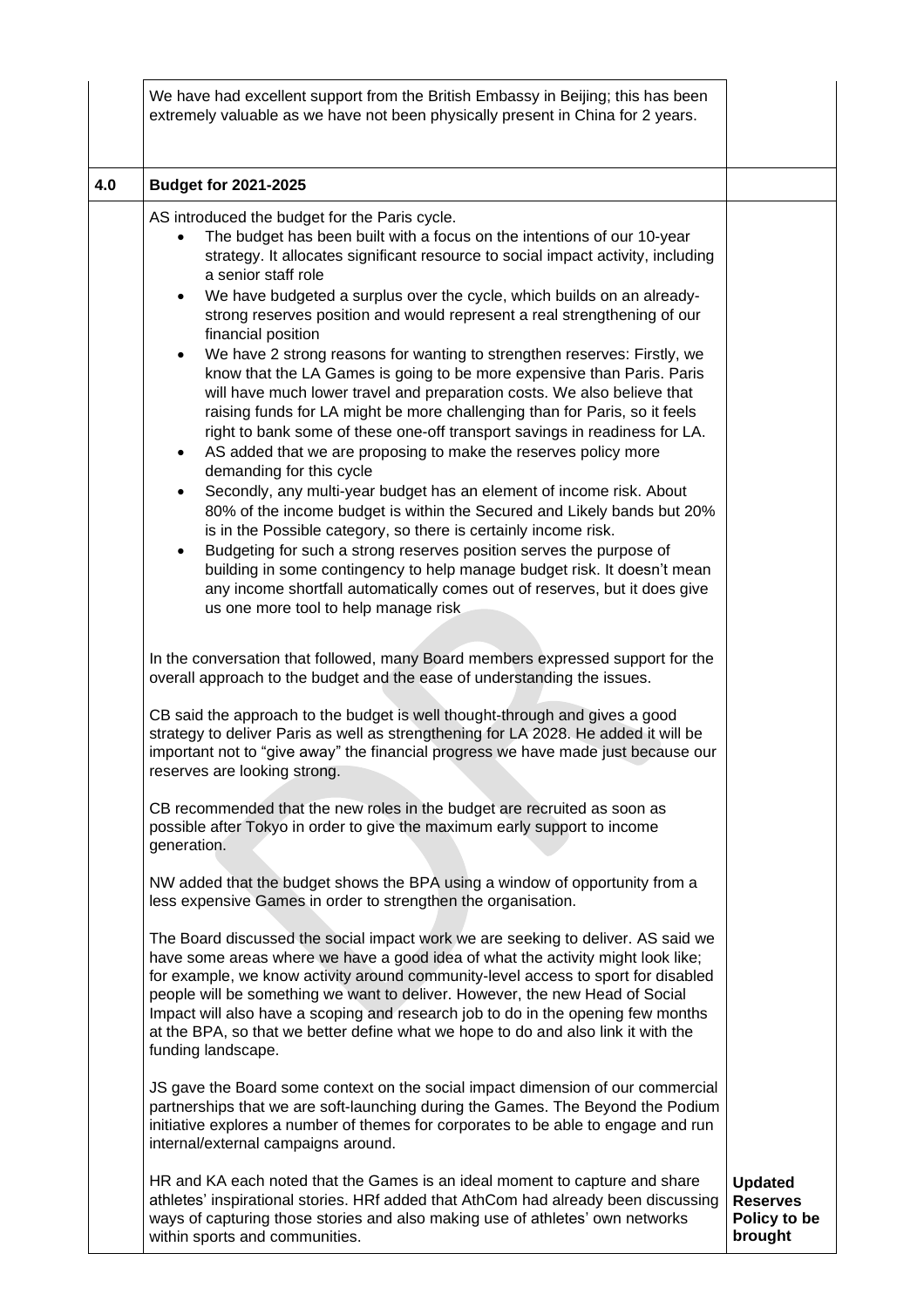